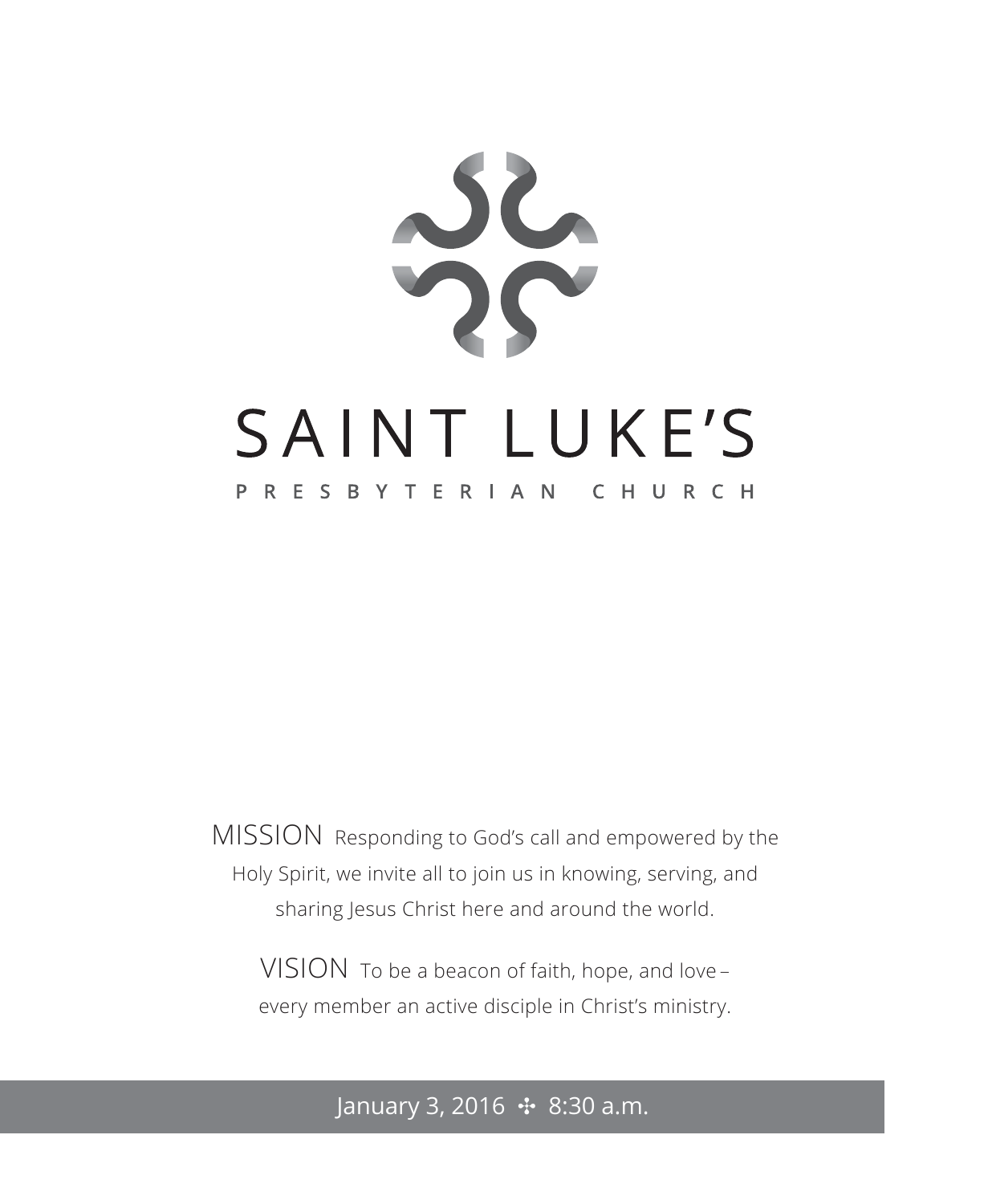

1978 Mount Vernon Road • Dunwoody, Georgia 30338 770.393.1424 • www.slpres.org

# **January 3, 2016**

2nd Sunday After Christmas

#### **Liturgical Color:** *White*

*White is used on days we celebrate the redemptive work of Jesus Christ, such as Christmas, Easter and Communion Sundays.*

#### **SUNDAY SCHEDULE**

**8:30 a.m.** Chapel Communion Service **9:30 a.m.** Sunday School **11:00 a.m.** Sanctuary Worship Service *Nursery available at all services & Sunday School*

#### **SERVING TODAY**

| <b>Continental Breakfast</b> Officer Nominating |                 |
|-------------------------------------------------|-----------------|
|                                                 | Committee (ONC) |
|                                                 |                 |

#### **WELCOME, GUESTS!**

We are delighted you are worshiping with us!

**DURING** the Welcome, please print the requested information on the Friendship Pad and pass the Friendship Pad down the pew.

**AFTER** the worship service, please join us outside the Chapel where our Pastors will be available to answer questions and provide you with a Guest Packet and a loaf of freshly-baked bread.

**FOR MORE** information about our programs, ministries or membership, please contact one of our Pastors at 770.393.1424.

# **THAT ALL MAY WORSHIP**

**ASSISTIVE** hearing devices, large print hymnals, large print bulletins and pew cushions are available. Please contact an usher for further assistance.



**CHILDREN'S WORSHIP** notebooks and activity sheets are available on the table just outside the Chapel doors. For your convenience, there is a Family Restroom located in the hallway of the administrative offices, on the first floor, near the main lobby.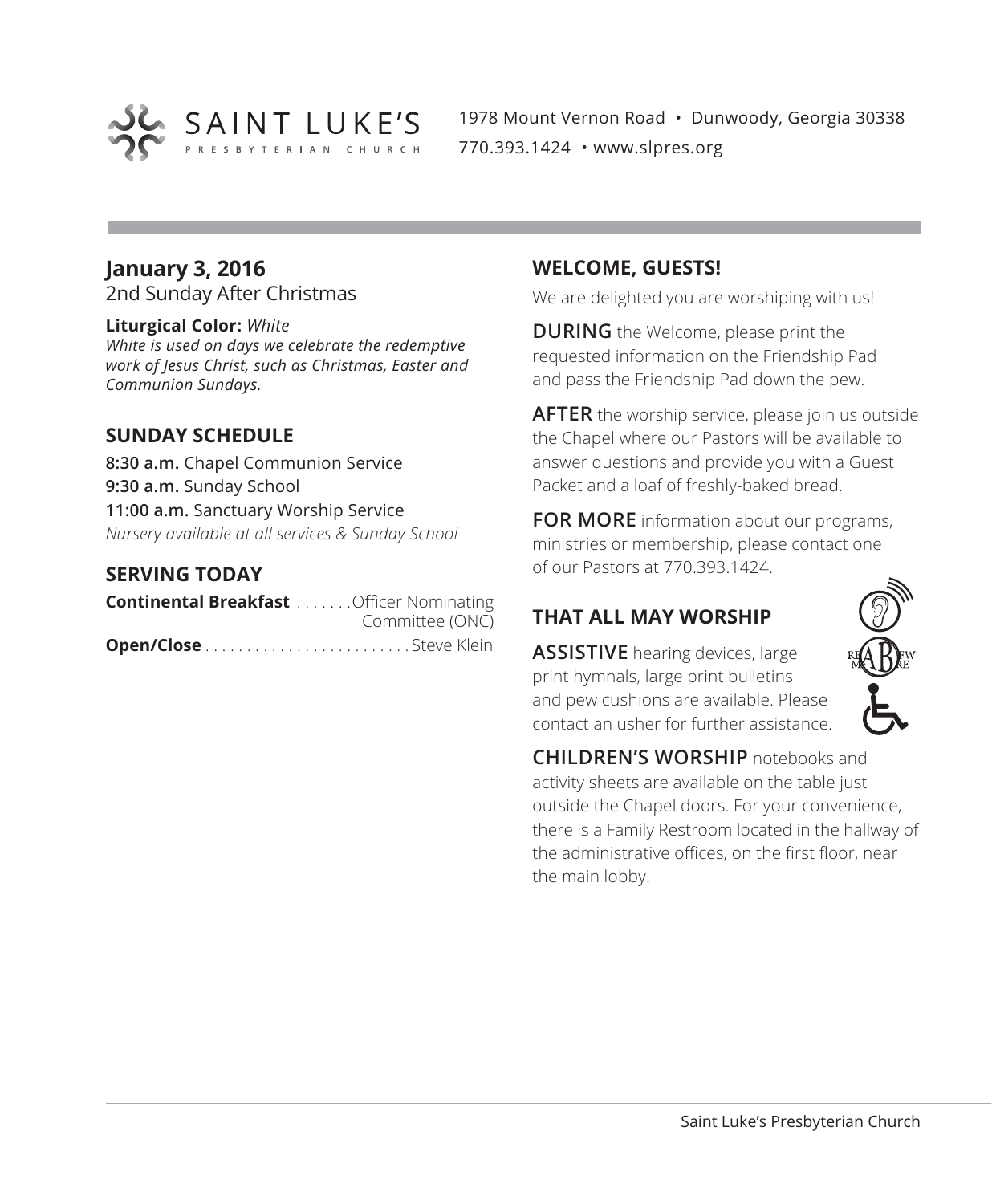# **In Preparation for Worship**

 "Sometimes people find it difficult to distinguish hope from faith, but Ephesians makes the distinction very easily. Faith is 'in the Lord Jesus' (1:15); that is to say, faith is entrusting our lives to Jesus today, in the present tense. Hope, therefore, requires wisdom, knowledge, or insight into the glorious heavenly inheritance that awaits believers  $(1:17-18)$ ."

*Pheme Perkins, Professor of Theology, Boston College*

သိုင်္

**Prelude** Prelude on the Introit for Epiphany *Maurice Durufle* 

# **Welcome**

# **Call to Worship** \*

- Leader: Sing aloud with gladness!
- **People: Shout with great rejoicing!**
- Leader: Proclaim the news with all your hearts,
- **People: And praise the heavens with every ounce of your being.**
- Leader: For in the birth of Christ, God has given us the gift of redemption.
- **All: Praise be to God!**

**Hymn #401** Here in This Place *GATHER US IN*

# **Call to Confession**  \*

\* Hymn #401

Leader: The Lord be with you. **People: And also with you.** Leader: Let us pray.

# **Prayer of Confession**  \*

 **Redeeming God, we bow before You this day confessing the ways in which we have been caught up in the frenzied spirit of the holidays and turned away from Your Spirit of Peace; the times we have focused so much on our own lives and desires, that we have neglected the voices of Your children who cry out for Justice. In our focus on making the season perfect, we have turned away from hurting people and broken places. We have failed to speak Your Word of reconciliation in moments of conflict; we dismiss the power of Your love. For You have come to us as the Holy Child of Bethlehem, the Word Become Flesh, our Savior and King. Hear us now as we offer our personal prayers of confession…**  *(time of silent confession)*

Leader: Lord, in Your mercy,

**All: Hear our prayer, Amen.**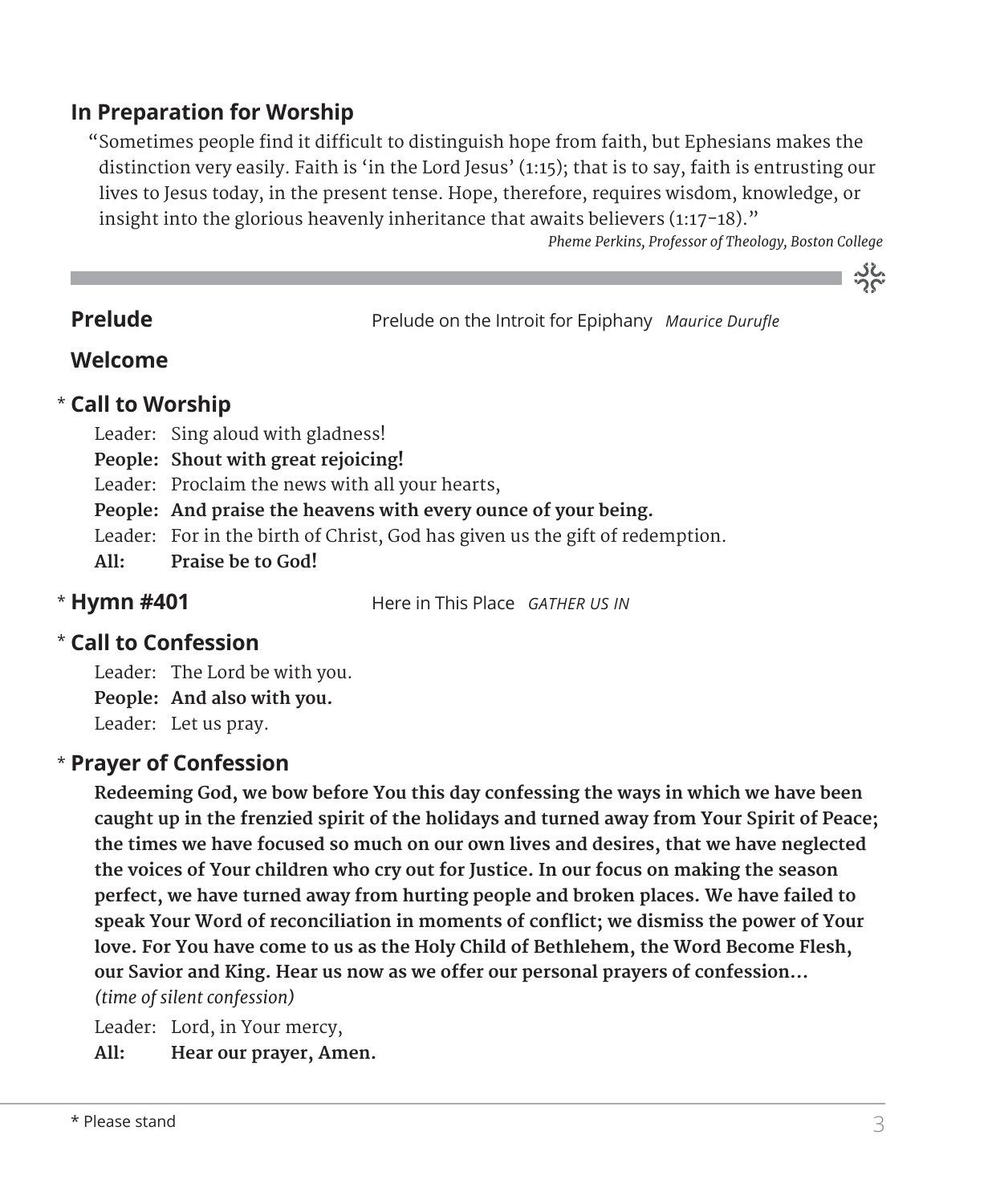# **Assurance of Forgiveness** \*

**Song of Praise** Gloria in Excelsis Deo *GLORIA*  **Gloria in excelsis Deo. Gloria in excelsis Deo.** \* Song of Praise

### **Tell Us Our Story**

*Children are always welcome to stay in worship. However, parents may take your child(ren) to the nursery.* 

**First Lesson** Jeremiah 31:7-14; page 734

Leader: The Word of the Lord. **People: Thanks be to God.** 

# **Second Lesson** Ephesians 1:3-18; page 192

Leader: The Word of the Lord.

#### **People: Thanks be to God.**

**Sermon** Seeing with the Eyes of Your Heart Steve Vance

#### **\* Affirmation of Faith** Apostles' Creed

 **I believe in God, the Father Almighty, Maker of heaven and earth, and in Jesus Christ, His only Son our Lord; Who was conceived by the Holy Ghost, born of the Virgin Mary, suffered under Pontius Pilate; was crucified, dead, and buried; He descended into hell; the third day He rose again from the dead; He ascended into heaven, and sitteth on the right hand of God the Father Almighty; from thence He shall come to judge the quick and the dead. I believe in the Holy Ghost; the holy catholic church; the communion of saints; the forgiveness of sins; the resurrection of the body; and the life everlasting. Amen.**

**Offering** From Heaven Above *arr. Ernst Pepping Giving is a tangible sign of worship. If you give electronically, there is a blue, laminated, 'electronic giving' card in the pew rack to place into the offering plate as it is passed.* 

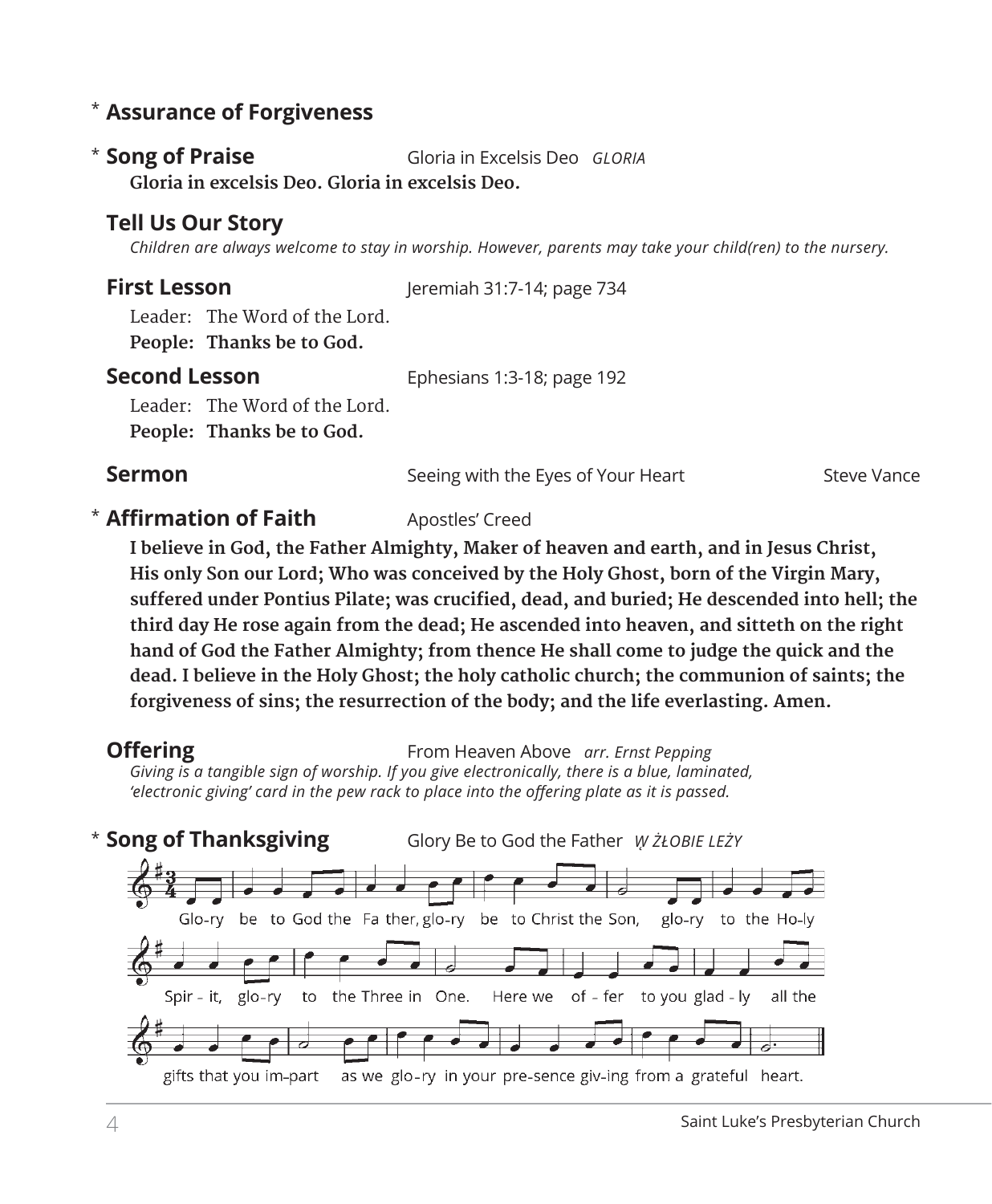# **Prayer of Dedication** \*

# **Passing of the Peace** \*

Leader: May the peace of Christ be with you. **People: And also with you.**

# **The Lord's Supper**

*Communion will be served by intinction (dipping the bread into the cup). If you would like to be served where you are sitting, please raise your hand. Everyone is invited to participate in the sacrament. Children who have discussed the sacrament with their parents and/or a pastor are welcome. The cup holds grape juice, not wine, during this service. A server with gluten-free wafers will be standing directly in front of the communion table for those who prefer this option.*

# **The Lord's Prayer**

 **Our Father Who art in heaven, hallowed be Thy name. Thy kingdom come, Thy will be done, on earth as it is in heaven. Give us this day our daily bread; and forgive us our debts, as we forgive our debtors; and lead us not into temptation, but deliver us from evil. For Thine is the kingdom and the power and the glory, forever. Amen.**

# **Communion Music**

### **Prayers of the People**

| $*$ Hymn #673 | Jesus, Light of Joy LAUDA ANIMA                         |  |
|---------------|---------------------------------------------------------|--|
| * Benediction |                                                         |  |
| * Postlude    | And All the Bells Rang Out the Good News Daniel Pinkham |  |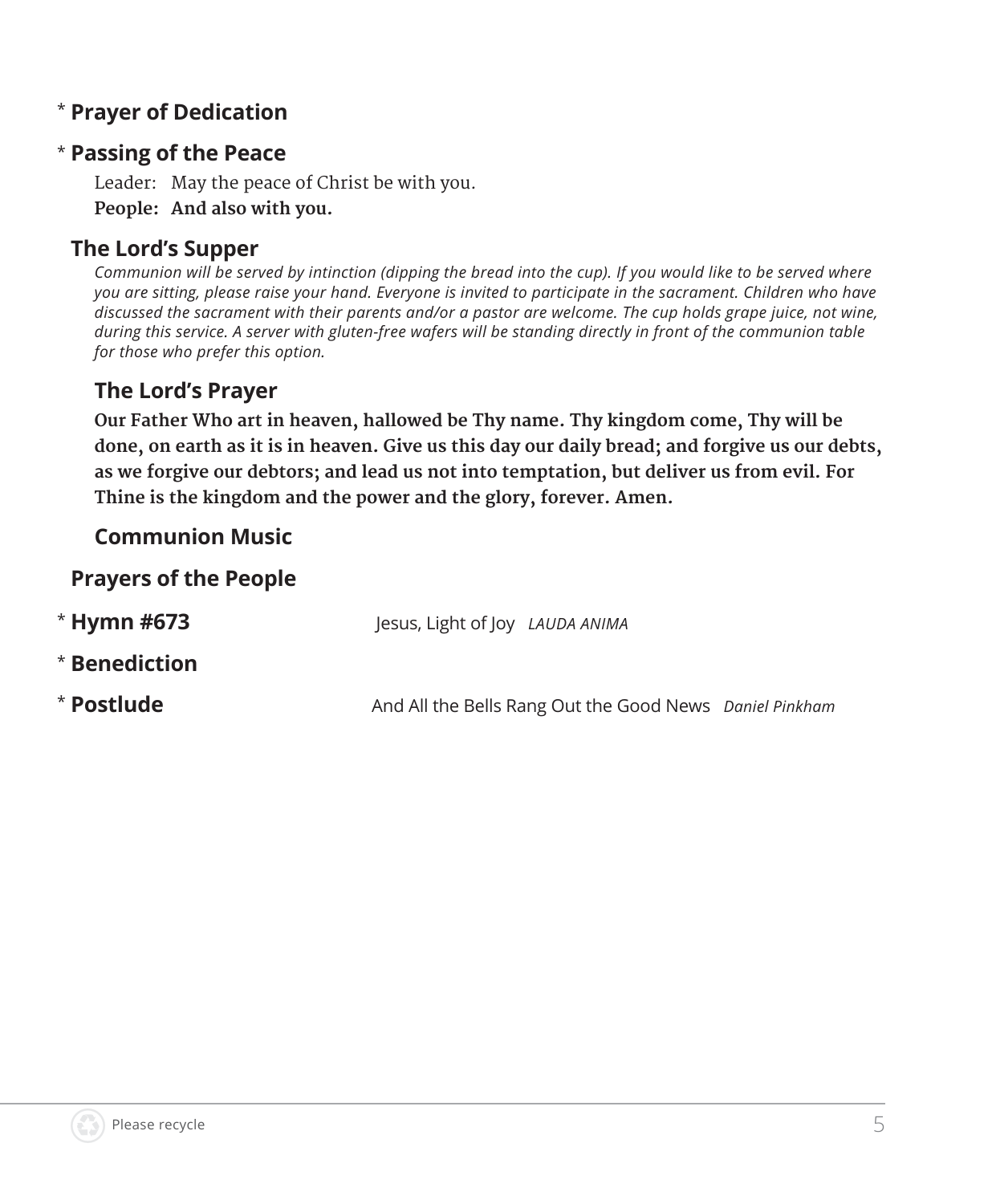# **Opportunities to Serve** at Saint Luke's

How can you become an active disciple in Christ's ministry without even leaving the building? Well, a wonderful way to serve God's people is by serving at church! Many things happen behind the scenes to make each worship service run smoothly, and that takes volunteers. Most volunteer roles involve just a small commitment of time, but the rewards are huge. Please consider serving this year!

**Flower Guild,** *Chair*Post & maintain calendar for flower arrangement donations; place order with the florist weekly; communicate donor's message for the bulletin.\*

**Minute for Mission Appeals,** *Chair*Receive Minute for Mission requests and communicate them to the Worship Committee for approval; provide information for the bulletin.\*

**Pew Rack Committee** During assigned month, straighten sanctuary pew racks and restock with designated envelopes, pew cards and pencils.

**Chancel Guild** Prepare the sanctuary chancel for 11 a.m. worship; undresses the chancel following the service. Great learning opportunity for a family with children.

**Chapel Guild** Prepare the chapel for 8:30 a.m. worship; undresses the chapel following the service.

**Sound & Video** Run the sound board or video camera at the 11:00 a.m. service.

**Usher**

**Communion Server** Serve communion at 11:00 a.m. service

**Greeter** Welcome everyone warmly, hold open the door, help with umbrellas, etc. Direct newcomers and visitors. Families are encouraged to serve together, and youth and children are welcome to greet too!

**Continental Breakfast** Purchase and set-up breakfast items in the lobby; refill as needed; clean-up. Your expenses are reimburseable.

**Lay Reader** Read the first lesson from the lecturn at the 11:00 a.m. service.

#### **Nursery Supervisor**

**Acolyte** (2nd - 8th Grade) Needed for the 11:00 a.m. service each week: bell ringer, Bible bearer, candle lighter, crucifer, water bearer.

**Faithful Friends** Two adults needed each week to facilitate this class for K-2nd Grade during the 11:00 a.m. service. All materials are provided.

#### **Open/Close**

**Music Ministry** All are encouraged to find a place in our adult, children's, or handbell choirs. We also welcome individual instrumentalists and soloists; share your gifts with Saint Luke's!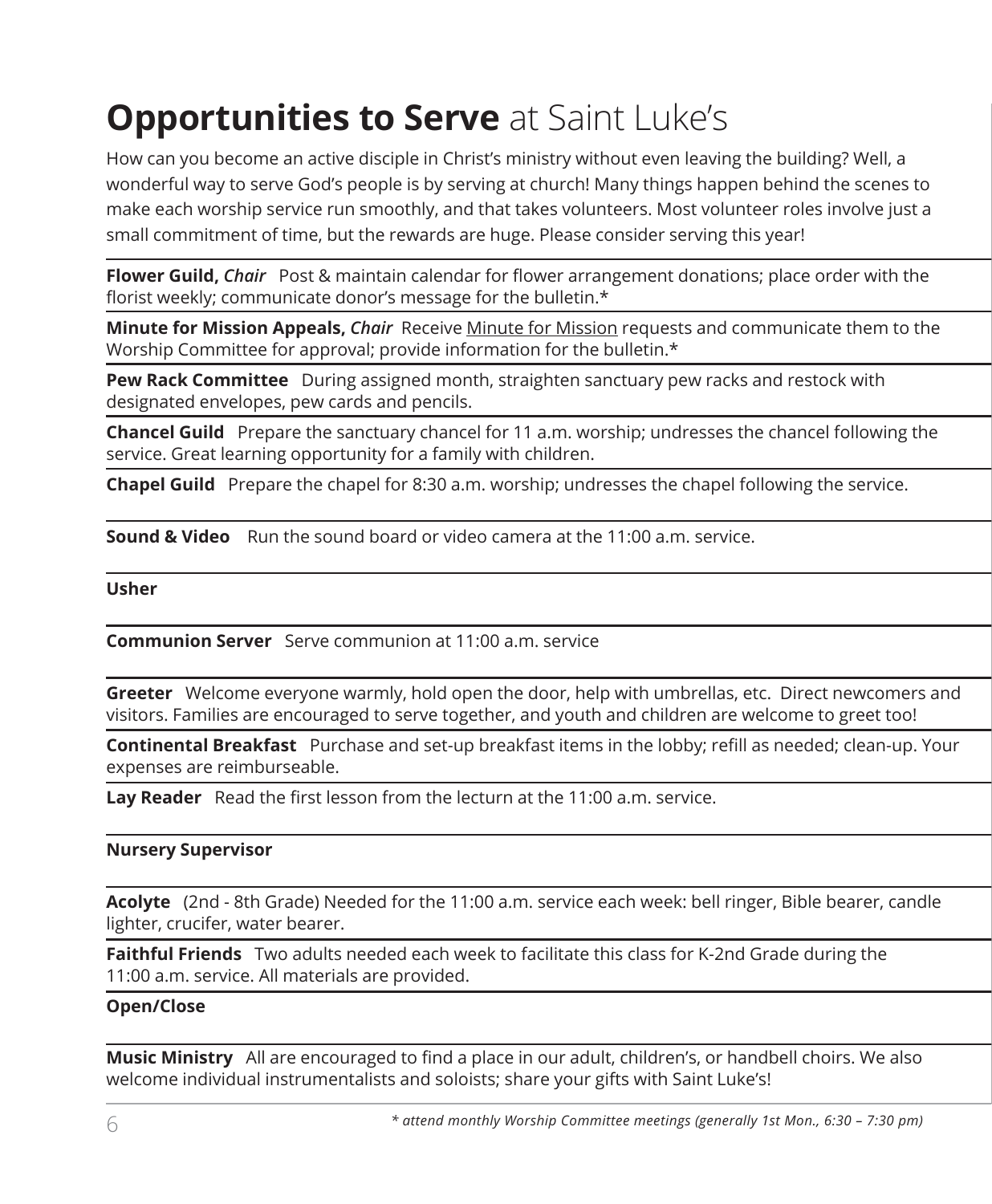| Work as               |      |          |        |         | <b>Time Commitment</b>  |                        | Where     |          | <b>Training</b><br>Required | Contact or Sign-up                                                            |
|-----------------------|------|----------|--------|---------|-------------------------|------------------------|-----------|----------|-----------------------------|-------------------------------------------------------------------------------|
| Individual<br>or pair | Team | One time | Weekly | Monthly | Scheduled<br>in advance | At your<br>convenience | At church | Anywhere |                             |                                                                               |
|                       |      |          |        |         |                         |                        |           |          |                             | Mary Guerrant, 770.455.9493<br>atlguerrants@bellsouth.net                     |
|                       |      |          |        |         |                         |                        |           |          |                             | Mary Guerrant, 770.455.9493<br>atlguerrants@bellsouth.net                     |
|                       |      |          |        |         |                         |                        |           |          |                             | Jean Kammerer, 770.522.9612<br>kammererj@bellsouth.net                        |
|                       |      |          |        |         |                         |                        |           |          |                             | Mary Guerrant, 770.455.9493<br>atlguerrants@bellsouth.net                     |
|                       |      |          |        |         |                         |                        |           |          |                             | Sally Joyce, 770.390.9743<br>sallyjoyce@comcast.net                           |
|                       |      |          |        |         |                         |                        |           |          |                             | Roby Price, 770.393.1424 x244<br>RobyPrice@slpres.org                         |
|                       |      |          |        |         |                         |                        |           |          |                             | Paula Humer, 770.698.9810<br>pvhumer@gmail.com                                |
|                       |      |          |        |         |                         |                        |           |          |                             | Mary Martin, 770.441.0373<br>mary.martin@nsn.com                              |
|                       |      |          |        |         |                         |                        |           |          |                             | Shawn Hamlin, 770.559.0211<br>http://greeter.slpres.org                       |
|                       |      |          |        |         |                         |                        |           |          |                             | Shawn Hamlin, 770.559.0211<br>http://breakfast.slpres.org                     |
|                       |      |          |        |         |                         |                        |           |          |                             | Jenny Cumminskey, 678.358.8525<br>jncumminskey@gmail.com                      |
|                       |      |          |        |         |                         |                        |           |          |                             | Catherine Anne Thomas, 770.393.1424 x228<br>cathomas.slpres.org               |
|                       |      |          |        |         |                         |                        |           |          |                             | Cailin Thelen, 770.330.9622<br>cailinthelen@gmail.com                         |
|                       |      |          |        |         |                         |                        |           |          |                             | Catherine Anne Thomas, 770.393.1424 x228<br>http://faithfulfriends.slpres.org |
|                       |      |          |        |         |                         |                        |           |          |                             | Josh Nunez, 770.451.9545<br>josh.c.nunez@gmail.com                            |
|                       |      |          |        |         |                         |                        |           |          |                             | Clair Maxwell, 770.393.1424 x227<br>clairmaxwell@slpres.org                   |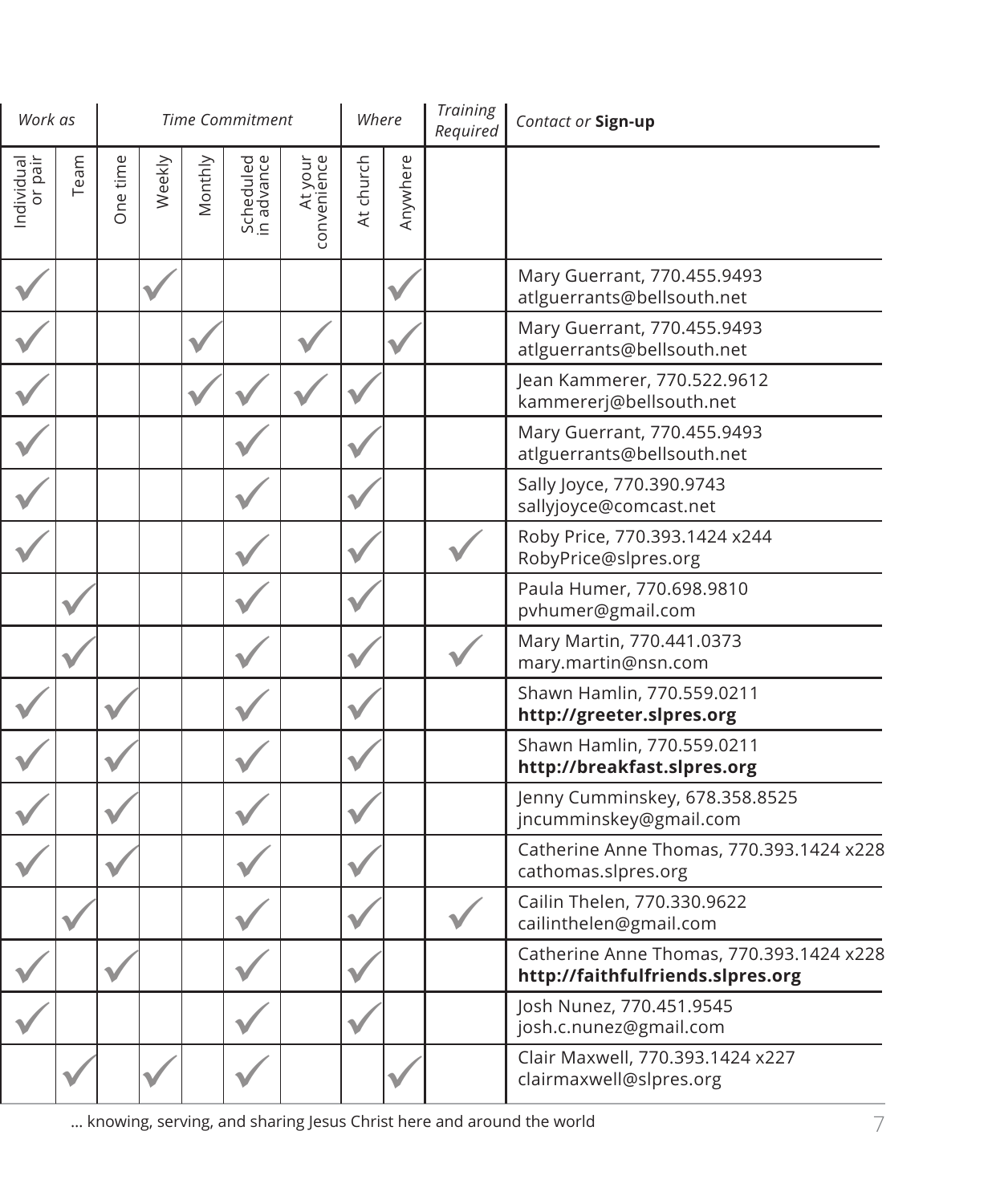#### **MARRIAGE ENRICHMENT GROUP (MEG)**

Contact Christine (Gafrog01@hotmail.com) & Bob Crutchfield for more info: 770.364.8079

**VALENTINE RETREAT** The Georgia Chapter of Better Marriages is presenting a getaway weekend for couples, Feb. 12-14, at the Winshape retreat center in Rome, GA. This is so much better than roses and a box of chocolates! Register TODAY - room availability is limited and will sell out: BetterMarriagesGA.org

**THE NEXT MEG MEETING** at Saint Luke's is Jan. 10, 5-6:30 p.m. We will continue the video series by Mark Gangor, "Laugh Your Way to a Better Marriage." Child care available.

#### **SANCTUARY FLOWER SIGN-UP** For \$80

you underwrite one of the floral arrangements at the 11:00 a.m. service. Sign-up on the main bulletin board between the Great Hall and the Session Room. Select a date meaningful to you and dedicate your gift in honor or in memory of someone; flower gifts are noted in the worship bulletin. Contact Mary Guerrant at atlguerrants@ bellsouth.net or 770.455.9493.

**SAVE THE DATE: JAN. 30**, 6:30-9:00 p.m. Chili Supper at the home of Mary and Billy Martin. More info to come.

# **Jan. 9th, 8 a.m. Men's Breakfast: YOUR GEORGIA LEGISLATURE — WHAT'S AHEAD FOR 2016?**

Fran Millar, Tom Taylor and Wendell Willard will share their insights about the upcoming work of the Georgia legislature. They bring a unique perspective as they represent communities with people who are connected to Saint Luke's. Combine that with a delicious breakfast prepared by our SLPC Men's Breakfast chefs (Brid, Mark and Gordon), and you've got a Saturday morning that'll make you say, "What a great way to start the day!" Please RSVP by Wed., Jan. 6. Saint Luke's women and their guests are always welcome. Daryl Moore (H)770.395.6278 / (M)404.993.6203 / ddmoore@yahoo.com

# **SEEKING NEW OFFICERS FOR SESSION &**

**DIACONATE Now Accepting Nominations!** The Officer Nominating Committee (ONC) of Saint Luke's is in the process of developing a slate of nominees to be elected by the congregation on Feb. 28 to the office of Ruling Elder and serving Deacon as the Classes of 2019 – and the ONC is soliciting your suggestions of members of Saint Luke's you believe would enhance and further the ministry and programs of our church by serving on the Session and the Diaconate. You will find a **recommendation form** and Collection Box in the Lobby. You may also email or speak to Elders Rob Price and Chip Williams, co-chairs of the ONC.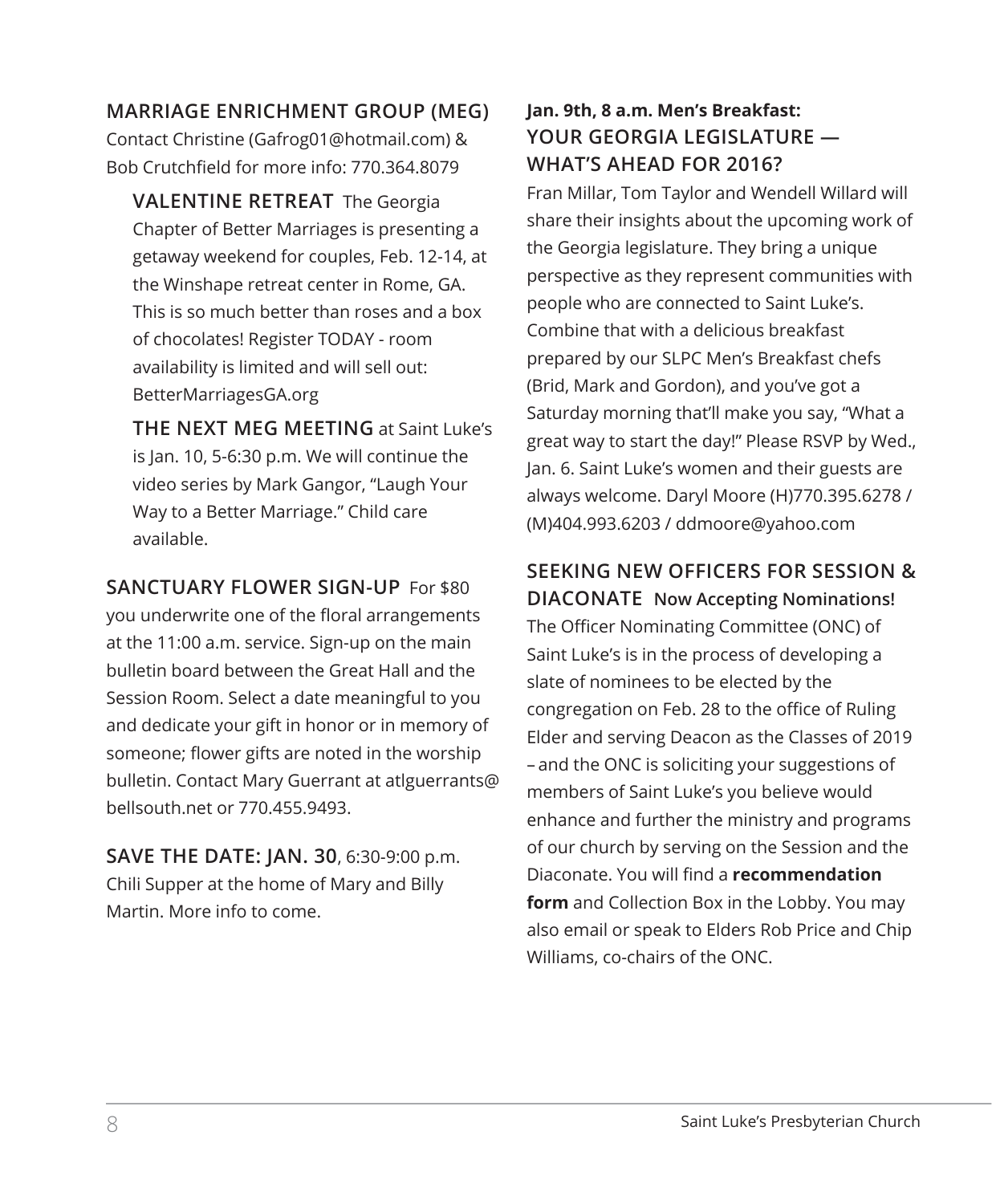**TARTAN TROT** helps Saint Luke's offer faith, hope and love throughout the world. Sign up today… you don't even have to be SCOTTISH! **TartanTrot.com**

**DONATE YOUR OLD RUNNING OR ATHLETIC SHOES!** We will recycle them for you! Boxes will be in lobby in mid Jan.

**TARTAN TEN CHALLENGE** No water involved... just solicit 10 friends, neighbors, relatives to come walk or run the event! Contact marty@acapella-design.com.

**RACE DAY VOLUNTEERS NEEDED** We need 150 volunteers to safely host this event. Sign up in the lobby or email Krissy Williams: kcwills7104@yahoo.com

**BAKERS NEEDED** Tartan Trot is FAMOUS for being the only race in the ATL (or even the world) that gives pies/cakes to their winners! Sign up in the lobby.

**SLLS REGISTRATION** Our preschool has a place for you! We would love to have your Little Saint, age 12 months through Pre-K, join our accredited weekday preschool.

**Church members** register: Tues., Jan. 19 (during school hours);

**Current families** register: Jan. 20;

**Community families** register: Jan. 21.

For more information, see our Registration Brochure online at www.slpres.org. Please contact Carol Perry, Director, to schedule a tour: 770.393.1424 x240 or carolperry@slpres.org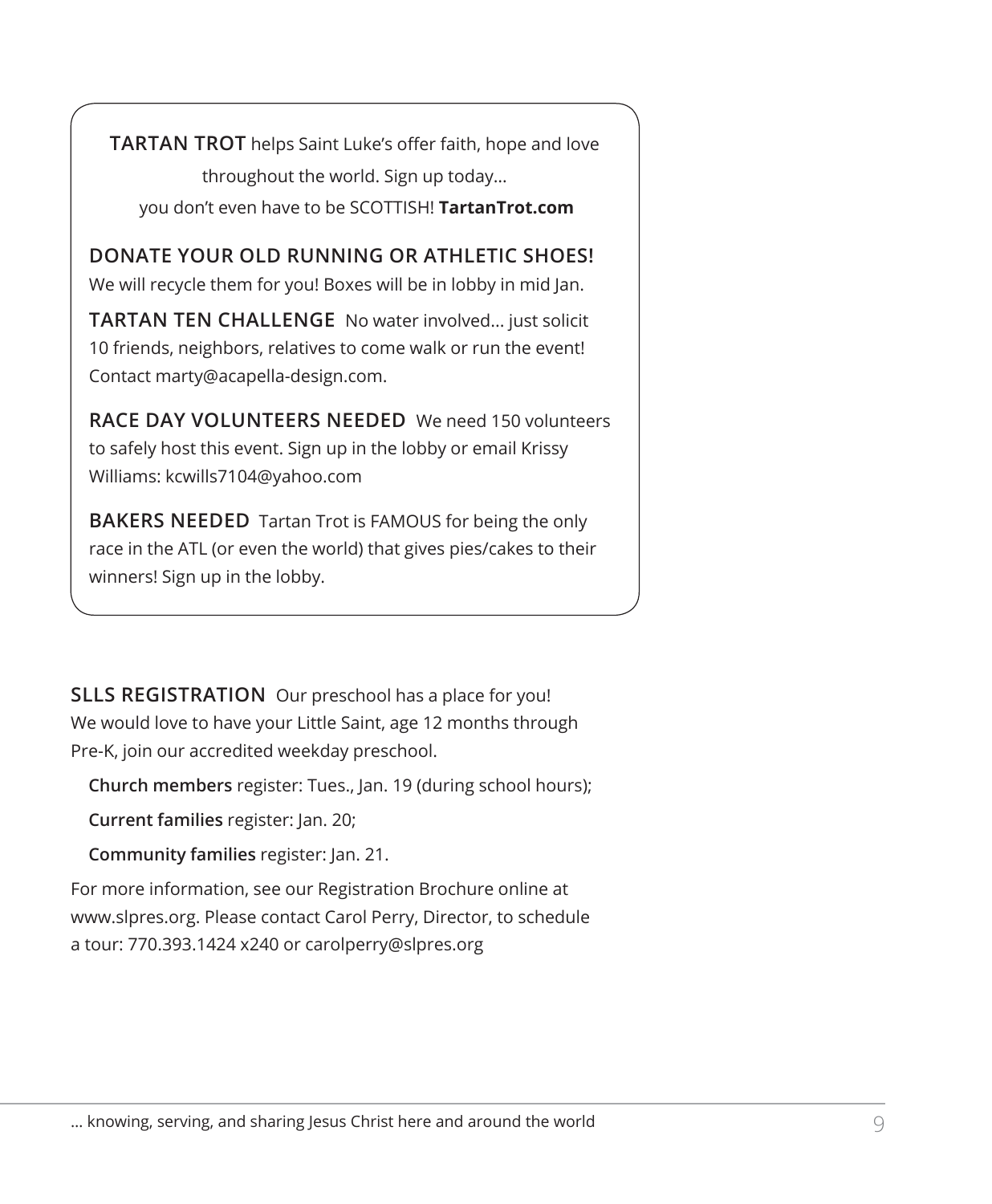### **YOUR PNC** (PASTOR NOMINATING COMMITTEE) **INVITES YOU TO JOIN WITH US IN PRAYER:**

*Be joyful always; pray continually; give thanks in all circumstances, for this is God's will for you in Christ Jesus.* 1 THESSALONIANS 4:16-18

Gracious God, these are three simple yet difficult commands Paul gave the people of Thessalonica and to us as well. We are thankful for the talented ministers and leaders, past and present, who are serving you through Saint Luke's and for the talented ministers who seek to be our next Pastor/Head of Staff. We pray today and throughout this process for wisdom and discernment. Be with us this week and help us to find joy, give thanks and pray continually in all we do. Amen.

**FAMILY PROMISE** Saint Luke's is hosting again Jan. 17-24. Email or call David King (cell) 770.598.8682; sign up at http://tinyurl.com/ SLPCFP2016-01.

\_\_\_\_\_\_\_\_\_\_\_\_\_\_\_\_\_\_\_\_\_\_\_\_\_\_\_\_\_\_\_\_\_\_\_

**HANG UP A PIECE OF SAINT LUKE'S** You can purchase a miniature stained glass window for yourself or as a gift! Drop a check for \$60 (or more) in the offering plate (mark it for 'window') and pick up your window in the lobby. ALL money received goes to our outreach fund.

**NEW FEAST BROCHURE** We've made it easy to sign up for Wednesday night dinner and classes that begin Jan. 13. Go to http://slpres. org/winterspring-feast/ or pick up a brochure for classes, schedule, and dinner menu. Sign up now and all you have to do in January is show up!

# **3RD YUCATAN PENINSULA MISSION**

**TRIP:** July 10-17, with our friends at Accion Ministries (friendsofaccion.org). This trip is open to adults of all ages and youth (completed 6th grade and up) traveling with at least one parent. Please contact Shannon Dill (770.393.1424 ext. 229) if you are interested in participating or learning more about this unique experience!

### **MISSION TRIP TO THORNWELL:**

Thurs., July 21 - Sat., July 23. More information will be coming soon but don't hesitate to contact Sally with thoughts or questions. Sally Shelton: 770.396.5156 / sshelton@cwtvacations.com

**CALLING ALL WOMEN!** Our annual Women's Retreat will be March 4-6 at the Dillard House in Dillard, GA. We are thrilled to have Lyndsay Slocum, Associate Pastor of Roswell Pres. Church, as our guest speaker. Space is limited! Contact Christy Keohane (678.595.7741) or Shannon Dill (770.393.1424 ext. 229) with questions. Registration forms are in the church office, in the lobby, or at http://slpres.org/2016 womens-retreat-will-be-here-soon/

# **FAMILY REUNION COOKBOOKS**

Over 50 delicious recipes from the Oct. 18th family reunion picnic have been put together into one cookbook. Be sure to purchase your copy (\$15) in the lobby before they sell out!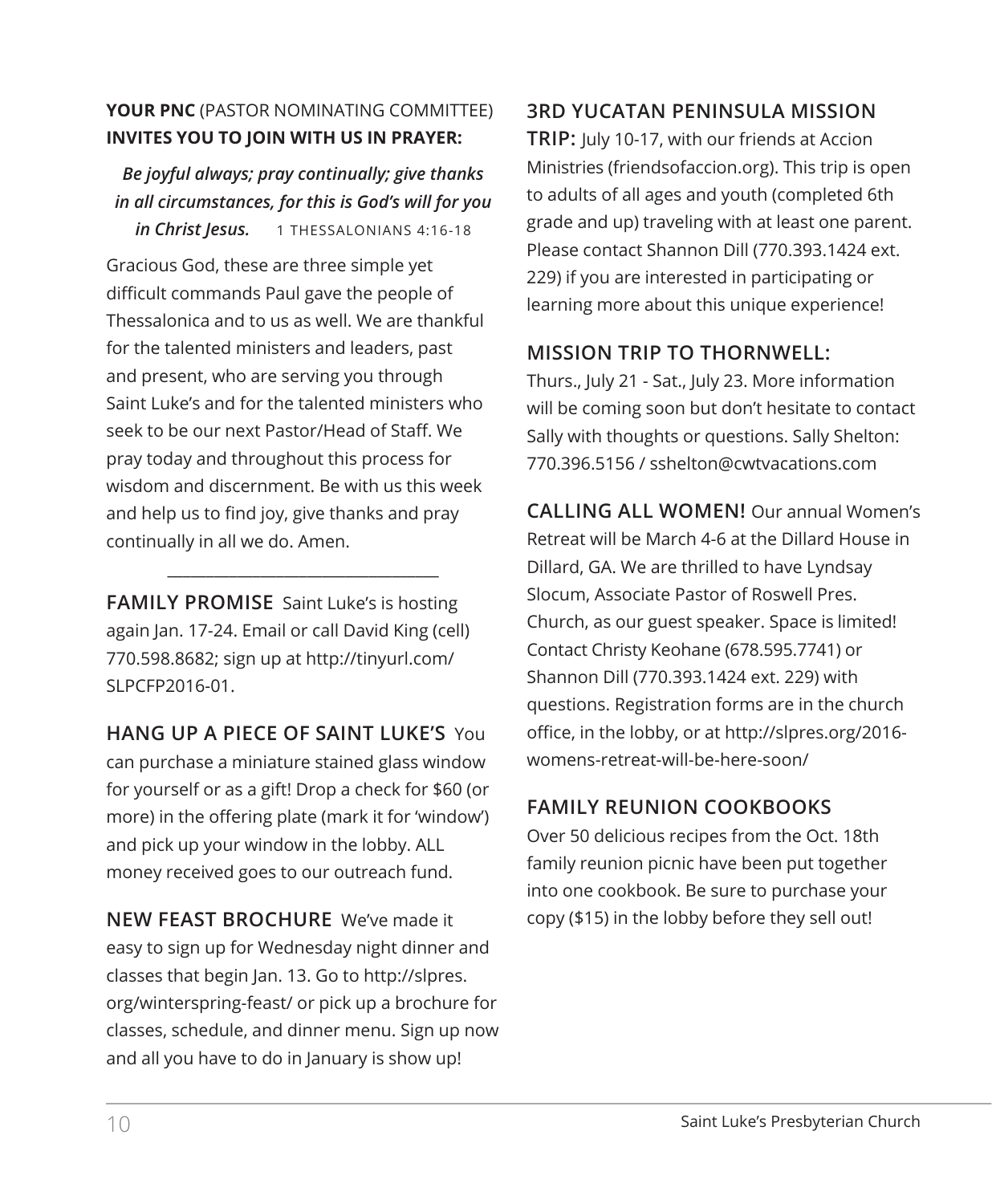# **MUSIC MINISTRY Clair Maxwell**

| <b>Weekly Choir Rehearsals:</b> |                 |
|---------------------------------|-----------------|
| Sundays                         | 12:15-1:00 p.m. |
| Wednesdays                      | 5:15-5:45 p.m.  |

clairmaxwell@slpres.org 770.393.1424 ext. 227

Youth Choir Cherub Choir 5:00-5:45 p.m. Westminster Choir 6:30-7:20 p.m. Festival Ringers 7:30-9:00 p.m. Chancel Choir

**CHANCEL CHOIR AND FESTIVAL RINGERS** will resume rehearsals on Wed., Jan. 6, 2016. Make it your New Years' resolution to ring or sing!

We are now soliciting song suggestions for **CHASTAIN AT SAINT LUKE'S** (April 24). Submit your ideas to Clair via email (above).

# **SPLASH!** CHILDREN'S

**Catherine Anne Thomas** cathomas@slpres.org / 770.393.1424 ext. 228

# **YOUTH CONNECTION Phil Brown**

philbrown@slpres.org / 770.393.1424 ext. 238

Stay current with Saint Luke's Youth Ministry by signing up for text message updates. Dial 81010 and text: for Middle School updates: youth, text **@6th-8thSL** parents, text **@MSparentSL** for High School updates: youth, text **@9th-12thSL** parents, text **@HSparentSL** for Youth Choir updates: text @choirSL

# **ADULT MINISTRY Shannon Dill**

shannondill@slpres.org / 770.393.1424 ext. 229

**ADULT SUNDAY SCHOOL** classes meet between the worship services, 9:30-10:30 a.m. Descriptions of current groups are available on our website (slpres.org) or http://bit.ly/ AdultSundaySchool. Please join us!

**FRIDAY MORNING MEN'S BIBLE STUDY** 

Fellowship and Bible study every Fri. from 6:40-8:00 a.m. in the Parlor with Dan Joyce.